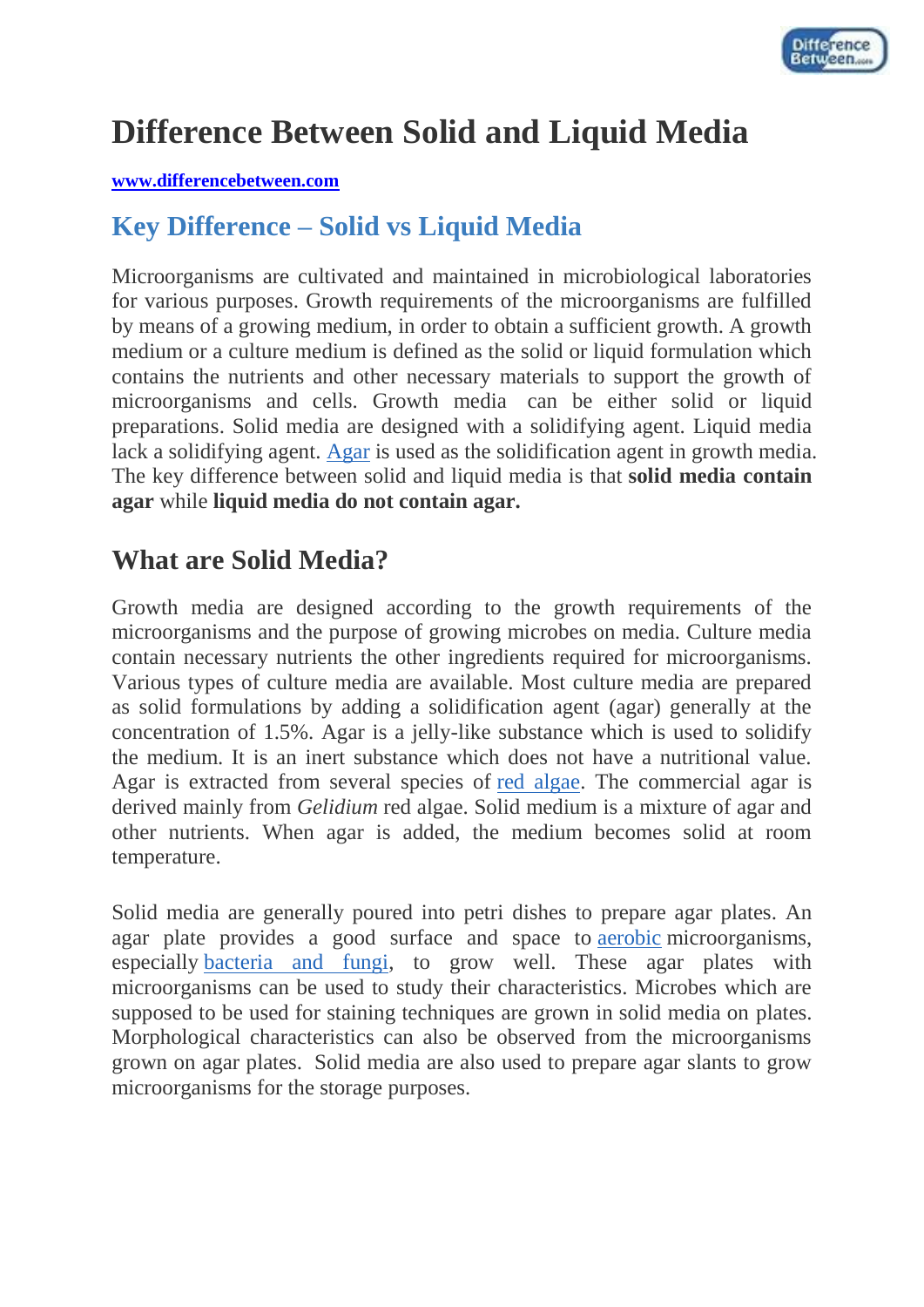

**Figure 01: Solid Media**

## **What are Liquid Media?**

Liquid media are a type of culture media used to cultivate and maintain microorganisms. They are also referred to as culture [broths.](http://www.differencebetween.com/difference-between-nutrient-agar-and-vs-nutrient-broth/#Nutrient Broth) Liquid media are not supplemented with a solidifying agent. Hence, these media remain as liquids even at room temperature. Liquid media are generally poured into test tubes or culture bottles.

When bacteria are grown in broth tubes, they are separated according to the oxygen requirement. Hence, bacteria grown on broth tubes are used to differentiate bacteria based on their oxygen requirement. Bacteria which need oxygen (strict [aerobes\)](http://www.differencebetween.com/difference-between-aerobic-and-anaerobic-bacteria/) will grow near the surface of the broth medium while bacteria which are toxic to oxygen (strict [anaerobes\)](http://www.differencebetween.com/difference-between-aerobic-and-anaerobic-bacteria/) will grow at the bottom of the broth tube. Bacteria that can live in presence as well as in the absence of oxygen are known as facultative anaerobes, and they are found mostly at the top of the tube. Microaerophilic bacteria are found in the upper part of the broth tube, but not at the top. Aerotolerant bacteria are normally grown evenly throughout the broth tube.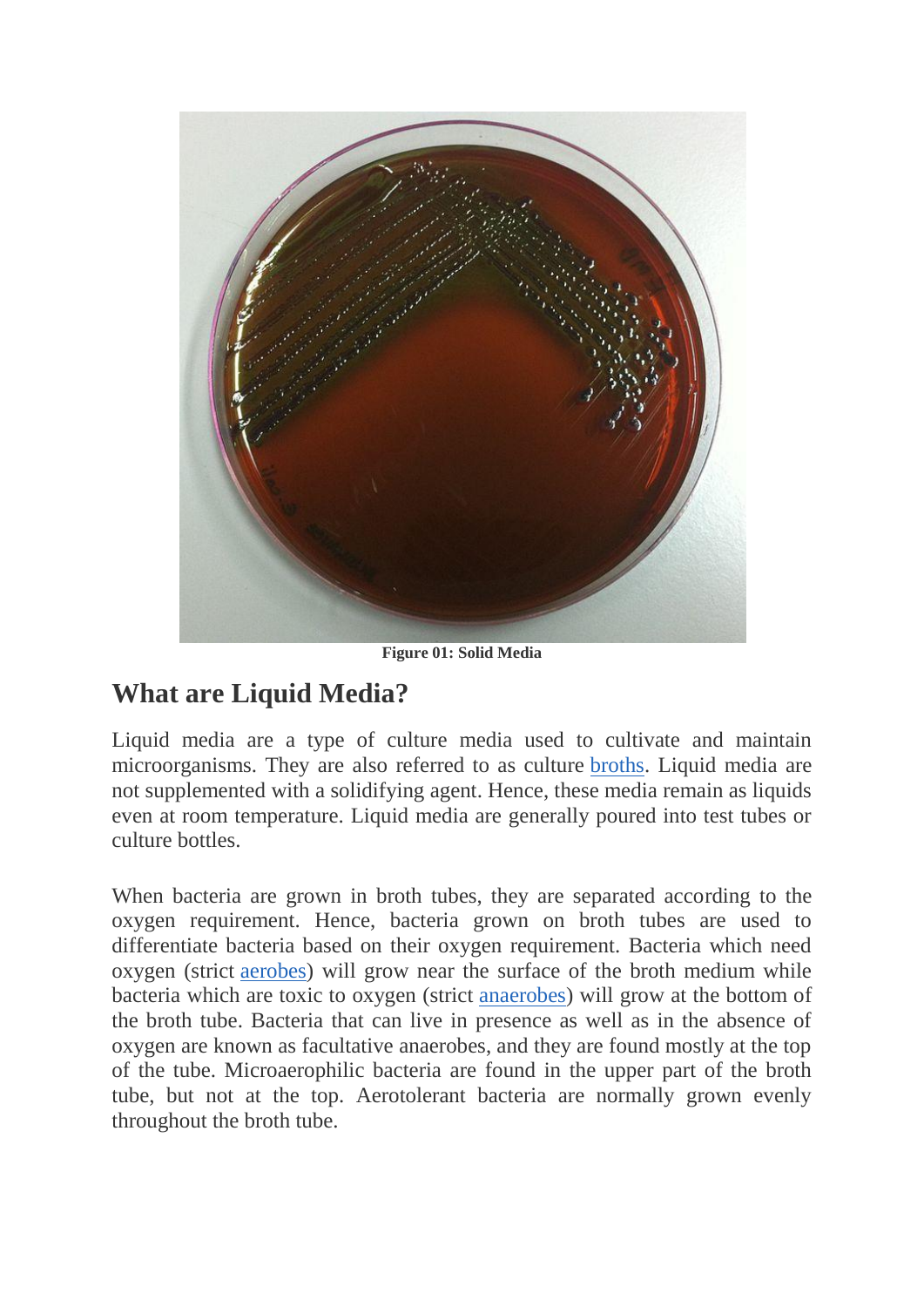

**Figure 02: Liquid media**

# **What is the difference between Solid and Liquid Media?**

| <b>Solid vs Liquid Media</b>                                                                                           |                                                                                                                                                                                                     |
|------------------------------------------------------------------------------------------------------------------------|-----------------------------------------------------------------------------------------------------------------------------------------------------------------------------------------------------|
| Solid media are a type of culture media<br>used to cultivate microorganisms.                                           | Liquid media are a type of culture media used<br>to cultivate microorganisms.                                                                                                                       |
| <b>Presence of Agar</b>                                                                                                |                                                                                                                                                                                                     |
| Solid media contain agar.                                                                                              | Liquid media do not contain agar.                                                                                                                                                                   |
| <b>Petri Dishes</b>                                                                                                    |                                                                                                                                                                                                     |
| Solid media are poured into petri<br>dishes.                                                                           | Liquid media are not poured into petri dishes.                                                                                                                                                      |
| <b>Uses</b>                                                                                                            |                                                                                                                                                                                                     |
| Solid media are used for isolating<br>bacteria or for determining the colony<br>characteristics of the microorganisms. | Liquid media are used for various purposes<br>such as propagation of a large number of<br>organisms, fermentation studies, and various<br>other tests.<br>Eg. sugar fermentation tests, MR-VR broth |